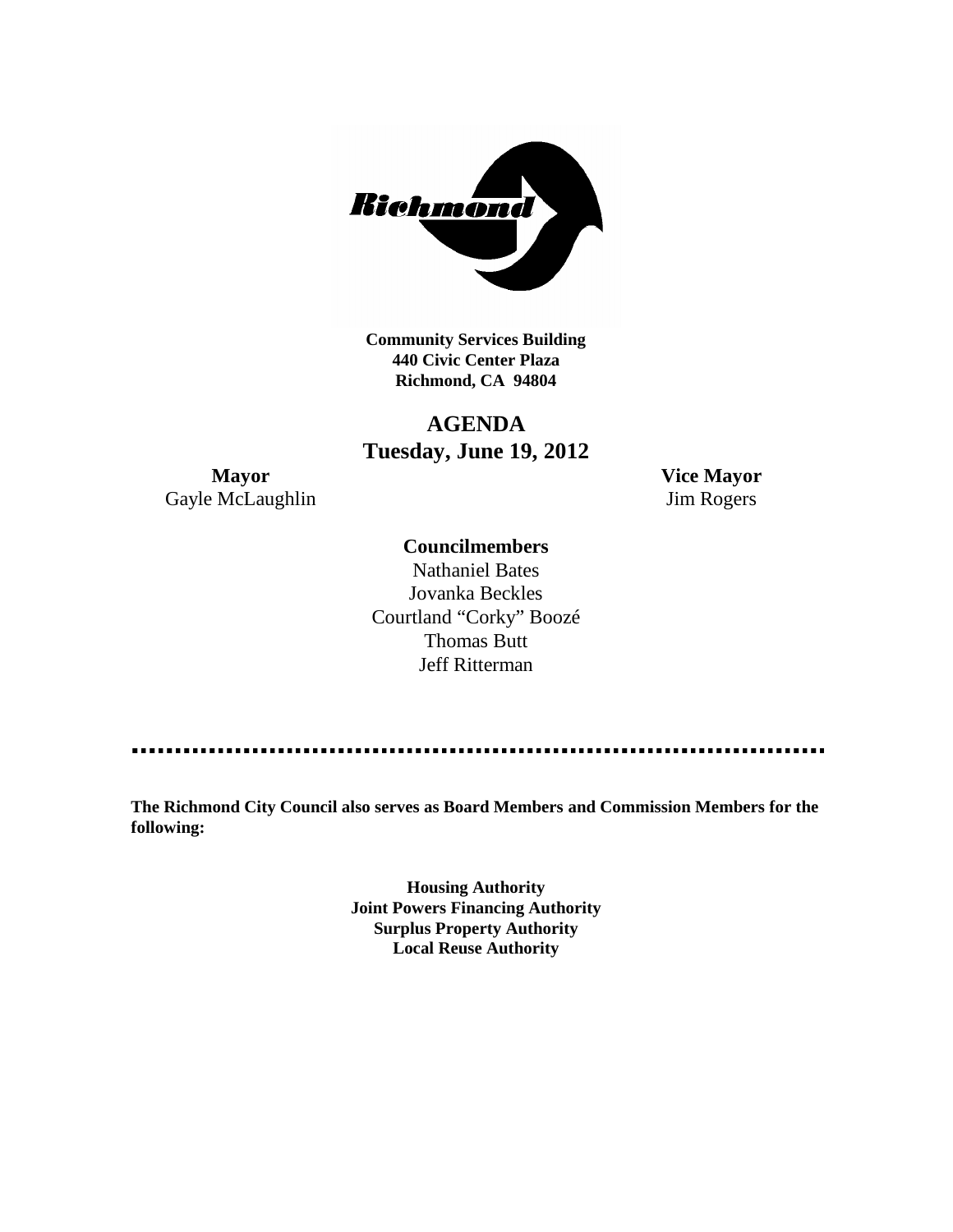# **MEETING PROCEDURES**

The City of Richmond encourages community participation at its City Council meetings and has established procedures that are intended to accommodate public input in a timely and time-sensitive way. As a courtesy to all members of the public who wish to participate in City Council meetings, please observe the following procedures:

**PUBLIC COMMENT ON AGENDA ITEMS:** Anyone who desires to address the City Council on items appearing on the agenda must complete and file a pink speaker's card with the City Clerk **prior** to the City Council's consideration of the item. Once the City Clerk has announced the item and discussion has commenced, no person shall be permitted to speak on the item other than those persons who have submitted their names to the City Clerk. Your name will be called when the item is announced for discussion. **Each speaker will be allowed TWO (2) MINUTES to address the City Council on NON-PUBLIC HEARING items listed on the agenda.**

**OPEN FORUM FOR PUBLIC COMMENT:** Individuals who would like to address the City Council on matters not listed on the agenda or on **Presentations, Proclamations and Commendations, Report from the City Attorney, or Reports of Officers** may do so under Open Forum. All speakers must complete and file a pink speaker's card with the City Clerk **prior** to the commencement of Open Forum. **The amount of time allotted to individual speakers shall be determined based on the number of persons requesting to speak during this item. The time allocation for each speaker will be as follows: 15 or fewer speakers, a maximum of 2 minutes; 16 to 24 speakers, a maximum of 1 and one-half minutes; and 25 or more speakers, a maximum of 1 minute.**

### **SPEAKERS ARE REQUESTED TO OCCUPY THE RESERVED SEATS IN THE FRONT ROW BEHIND THE SPEAKER'S PODIUM AS THEIR NAME IS ANNOUNCED BY THE CITY CLERK.**

**CONSENT CALENDAR:** Consent Calendar items are considered routine and will be enacted, approved or adopted by one motion unless a request for removal for discussion or explanation is received from the audience or the City Council. A member of the audience requesting to remove an item from the Consent Calendar must complete and file a speaker's card with the City Clerk **prior to the City Council's consideration of Agenda Review.** An item removed from the Consent Calendar may be placed anywhere on the agenda following the City Council's agenda review.

Any law enforcement officer on duty or whose service is commanded by the presiding officer shall be Sergeant-at-Arms of the Council meetings. He/she, or they, shall carry out all orders and instructions given by the presiding officer for the purpose of maintaining order and decorum at the Council meetings (City Council Rules of Procedure and Order Section III F, RMC Section 2.12.030).

**\*\*\*\*\*\*\*\*\*\*\*\*\*\*\*\*\*\*\*\*\*\*\*\*\*\*\*\*\*\*\*\*\*\*\*\*\*\*\*\*\*\*\*\*\*\*\*\*\*\*\*\*\*\*\*\*\*\***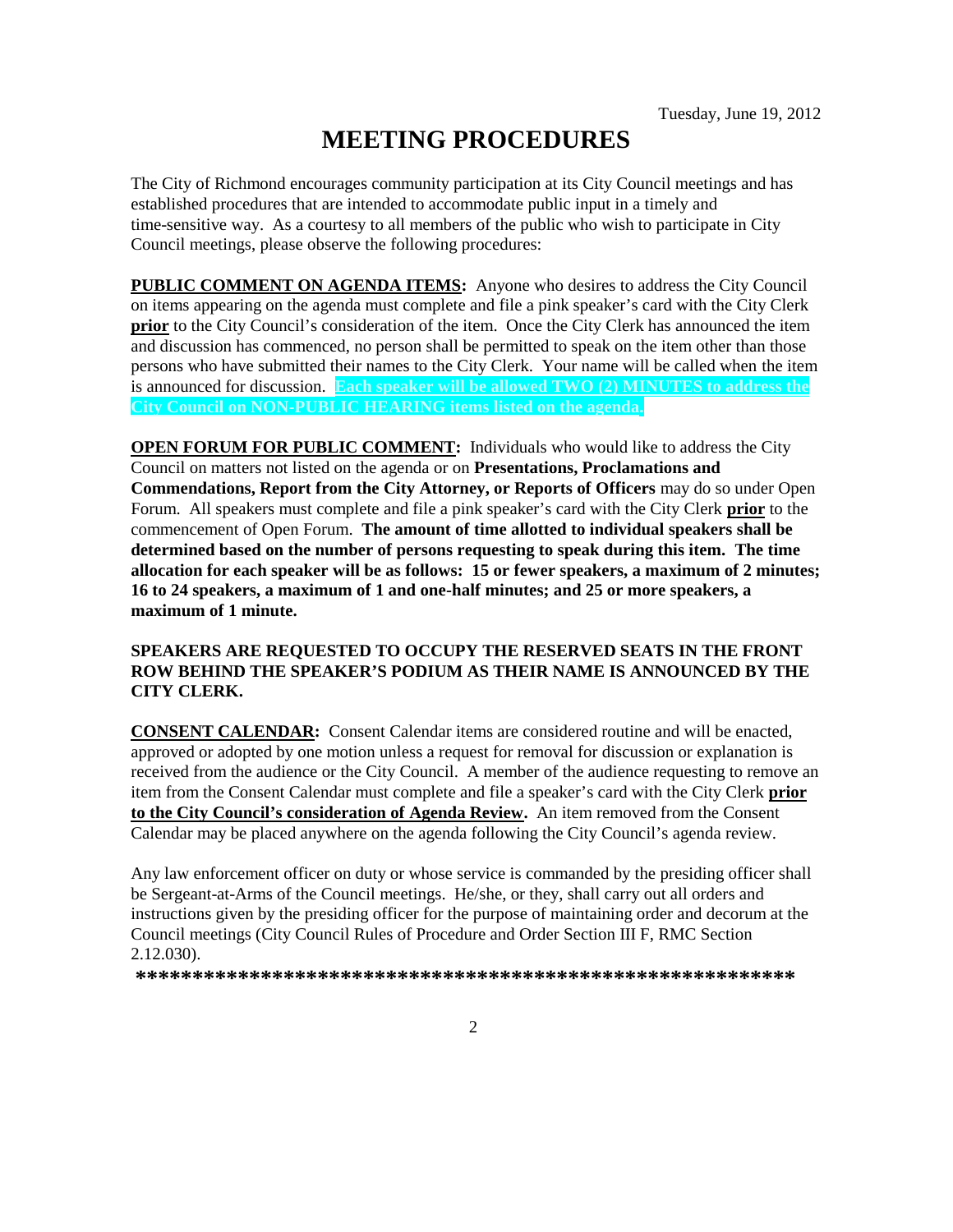# **EVENING OPEN SESSION**

5:00 p.m.

# **A. ROLL CALL**

#### **B. PUBLIC COMMENT**

# **C. ADJOURN TO CLOSED SESSION**

# **CLOSED SESSION**

Shimada Room of the Community Services Building

#### **A. CITY COUNCIL**

**A-1.** LIABILITY CLAIMS - PENDING LITIGATION (Government Code Section 54956.9):

Russell Murrey vs. City of Richmond

Douglas Murrey vs. City of Richmond

Rizalito Evangelista vs. City of Richmond

Evelyn Craig vs. City of Richmond

**A-2.** CONFERENCE WITH LEGAL COUNSEL - EXISTING LITIGATION (Subdivision [a] of Government Code Section 54956.9):

Booker vs. City of Richmond

Jenkins vs. City of Richmond

**A-3.** CONFERENCE WITH LEGAL COUNSEL - ANTICIPATED LITIGATION (Initiation of litigation pursuant to Subdivision (c) of Government Code Section 54956.9):

One case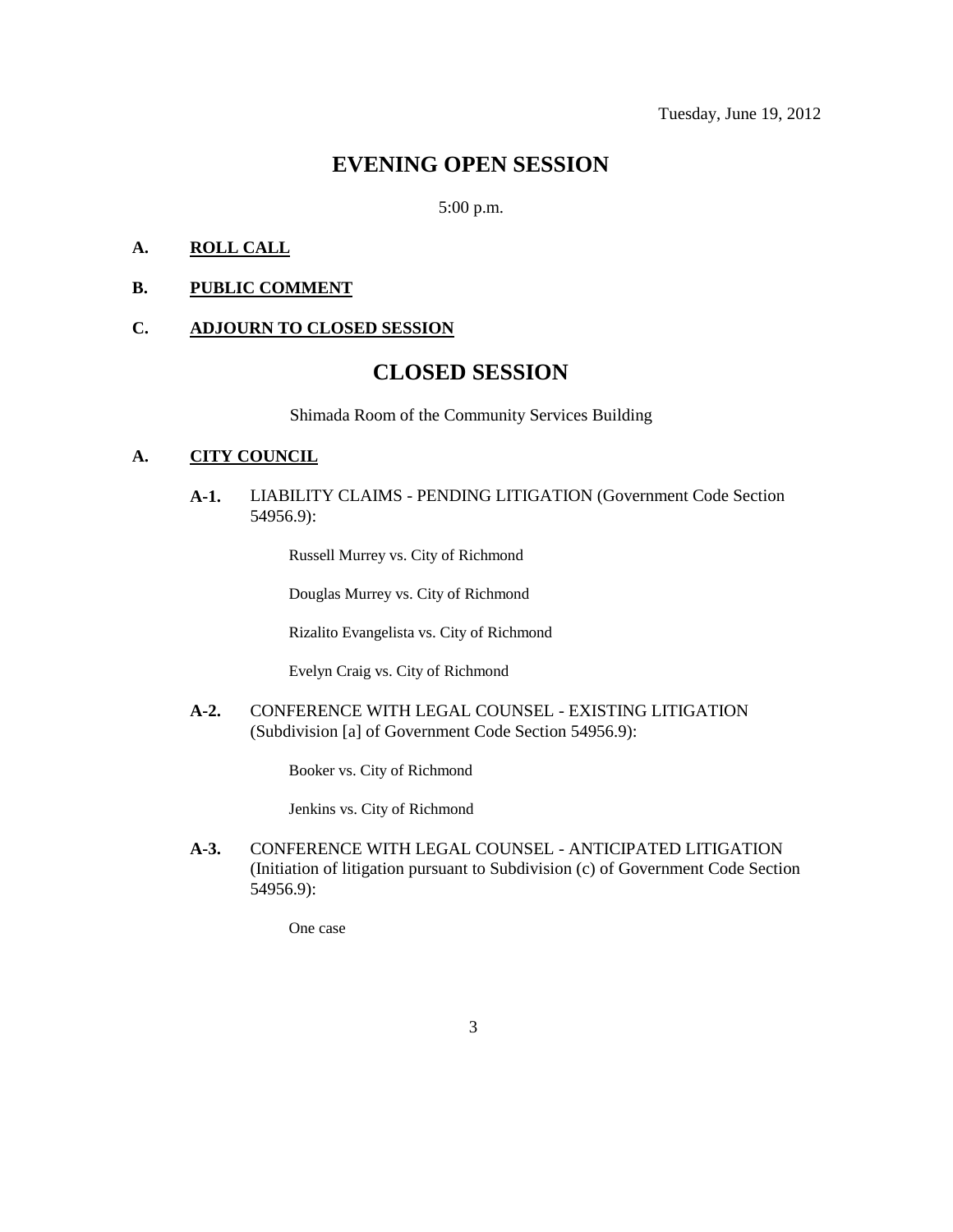# **MEETING OF THE CITY OF RICHMOND AS SUCCESSOR AGENCY TO THE RICHMOND COMMUNITY REDEVELOPMENT AGENCY/RICHMOND CITY COUNCIL**

6:30 p.m.

- **A. PLEDGE TO THE FLAG**
- **B. ROLL CALL**
- **C. READING OF THE CODE OF ETHICS**
- **D. STATEMENT OF CONFLICT OF INTEREST**
- **E. AGENDA REVIEW**
- **F. OPEN FORUM FOR PUBLIC COMMENT**

#### **G. PRESENTATIONS, PROCLAMATIONS, AND COMMENDATIONS**

**G-1.** PRESENTATION of certificates to TECHS All-Stars Reading is Fun Book Club - Mayor McLaughlin (620-6503).

#### **H. REPORT FROM THE CITY ATTORNEY OF FINAL DECISIONS MADE AND NON-CONFIDENTIAL DISCUSSIONS HELD DURING CLOSED SESSION**

# **I. CITY OF RICHMOND AS SUCCESSOR AGENCY TO THE REDEVELOPMENT AGENCY CONSENT CALENDAR**

**I-1.** ADOPT a resolution directing staff to: (1) reject the sole bid received April 24, 2012, for the Officer Bradley A. Moody Memorial Underpass Project; (2) attempt to resolve the dispute with the State Department of Finance concerning their disapproval of Recognized Obligation Payment Schedule items; and (3) readvertise the Project for bidding after the Project is recognized as an enforceable obligation or other funds are secured to complete the funding plan for Project construction - Successor Agency to the Richmond Community Redevelopment Agency (Chadrick Smalley 307-8140).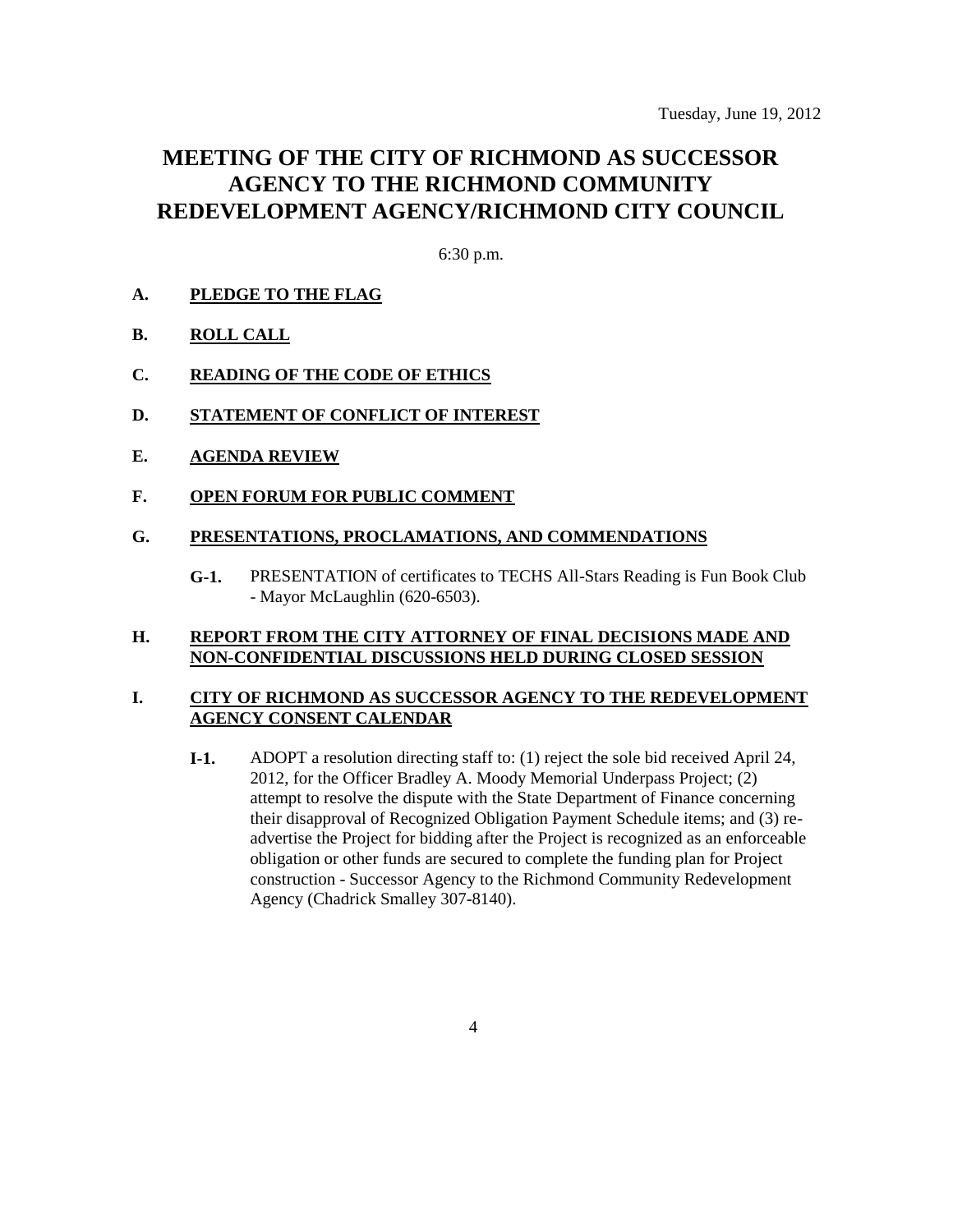# **J. CITY COUNCIL CONSENT CALENDAR**

- **J-1.** ADOPT a resolution calling and giving notice of the holding of a Municipal Election to be held on Tuesday, November 6, 2012, for the election of certain officers as required by the provisions of the Charter of the City of Richmond; requesting the Board of Supervisors of Contra Costa County to consolidate the Municipal Election with the Statewide General Election; adopt regulations for candidates pertaining to the candidates' statements submitted to the voters, cost of the candidates' statements and other fees, word limit for candidates' statement; and action to be taken for a tie vote - City Clerk's Office (Diane Holmes 620- 6514).
- **J-2.** APPROVE a contract with JFC Construction, Inc. for the Pedestrian Bridge Project at Booker T. Anderson Park in an amount not to exceed \$160,338.75, which includes a 10% City-controlled cost contingency. The contract term will be June 20, 2012, to December 31, 2012 (This contract was reviewed and recommended for approval by the Finance Committee at its June 1, 2012, meeting) - Public Works Department (Yader A. Bermudez 231-3008).
- **J-3.** APPROVE a construction contract with W. Bradley Electric Inc. for the Street Light Circuit Replacement Project (May Valley Neighborhood) in the amount of \$388,875 with a City-administered contingency and reserve not to exceed \$58,000 (This contract was reviewed and recommended for approval by the Finance Committee at its June 1, 2012, meeting) - Engineering Services Department (Edric Kwan 621-1825/Joel Camacho 621-5482).
- **J-4.** APPROVE a construction contract with W. Bradley Electric Inc. for the Street Light Circuit Replacement Project (Park View Neighborhood) in the amount of \$596,335 with a City-administered contingency and reserve not to exceed \$89,000 (This contract was reviewed and recommended for approval by the Finance Committee at its June 1, 2012, meeting) - Engineering Services Department (Edric Kwan 621-1825/Joel Camacho 621-5482).
- **J-5.** APPROVE implementing a Use and Rental Policy to govern the use and rental of the Council Chamber (This item was reviewed and recommended for approval by the Finance Committee at its February 24, 2012, meeting) - City Clerk's Office (Diane Holmes 620-6514).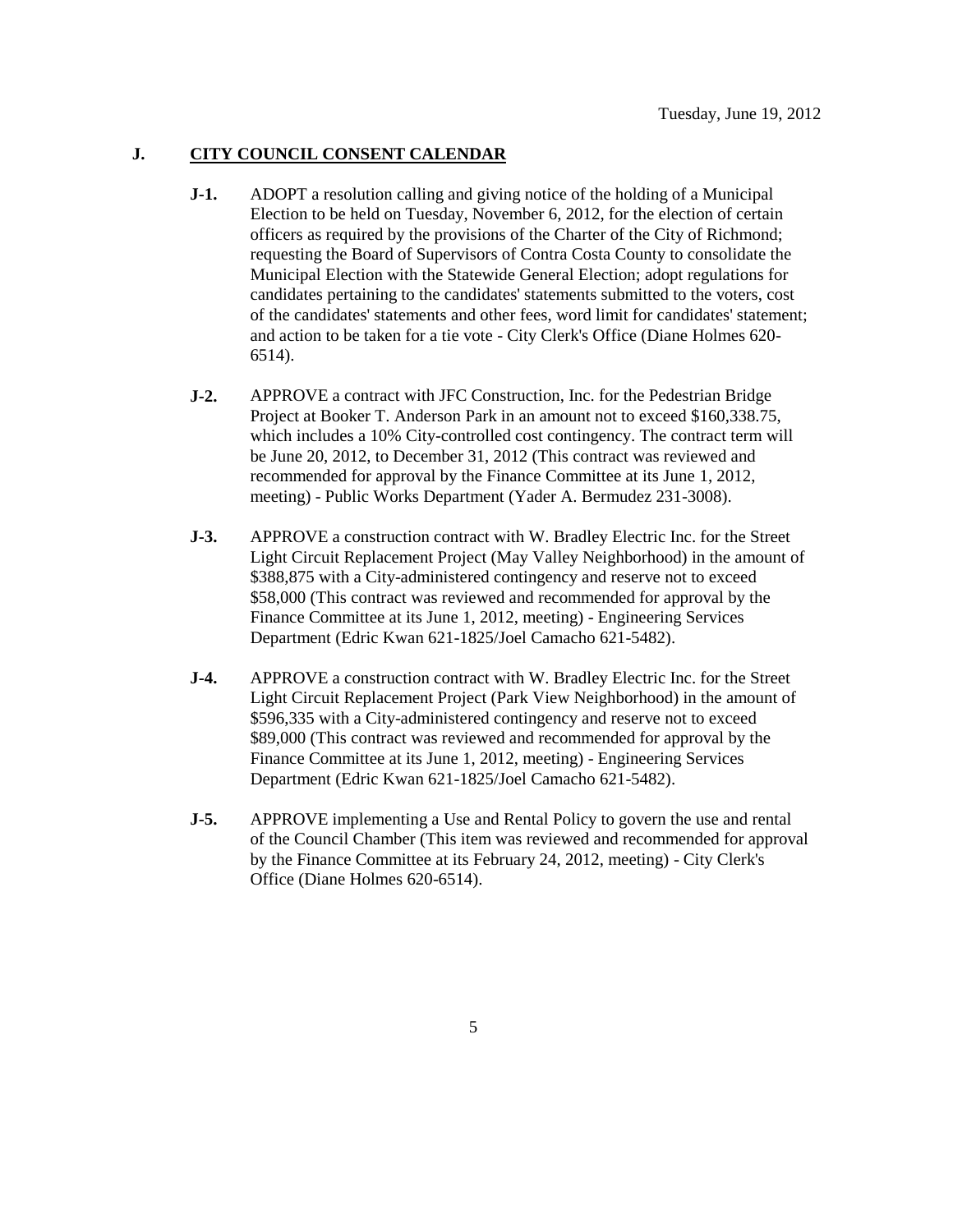- **J-6.** APPROVE the first amendment to the legal services agreement with Morrison & Foerster, LLP to provide continued legal representation relating to Point Molate, federal court litigation in an amount not to exceed \$250,000, and extending the term expiration to December 31, 2013 - City Attorney's Office (Bruce Reed Goodmiller 620-6509).
- **J-7.** APPROVE Amendment No. 4 to the Kronick Moskovitz legal services agreement for legal representation related to the City's intervention in the Chevron property tax appeal litigation, increasing the amount by \$150,000, and extending the term expiration to December 31, 2013 - City Attorney's Office (Bruce Reed Goodmiller 620-6509).
- **J-8.** AUTHORIZE payment of an additional \$103,591 (for a total budget of \$195,862) for Richmond's share of the West County Agency's Fiscal Year 2011- 2012 budget (This item was approved and adopted by the West County Agency at its February 2012 board meeting) - Engineering Services Department (Edric Kwan/Chad Davisson 620-5486).
- **J-9.** APPROVE Contract Amendment No. 1 for the Sidewalk Gap Closure Improvements and Surface Drainage Improvements Project with W.R. Forde Associates (Richmond business) to increase the contract value by \$81,624 for a total of \$258,904 - Engineering Services Department (Edric Kwan/Joel Camacho 621-1825).
- **J-10.** APPROVE an agreement with the Contra Costa District Attorney's Office to continue providing one of two Assistant District Attorneys assigned to, and housed within, the Richmond Police Department for the Police-Prosecutor Liason Program, to assist in the preparation and review of criminal cases, as well as for other services, at a cost not to exceed \$450,000 (\$200,000 per year, for a three-year term from April 1, 2011, to June 30, 2013) - Police Department (Chief Chris Magnus 621-1802).
- **J-11.** APPROVE the minutes of the April 17 and 24, 2012, and May 15, 2012, meetings - City Clerk's Office (Diane Holmes 620-6513).
- **J-12.** ADOPT an ordinance (second reading) approving the Marin Energy Authority Joint Powers Agreement and AUTHORIZING the Implementation of a Community Choice Aggregation Program - City Manager's Office (Bill Lindsay 620-6512).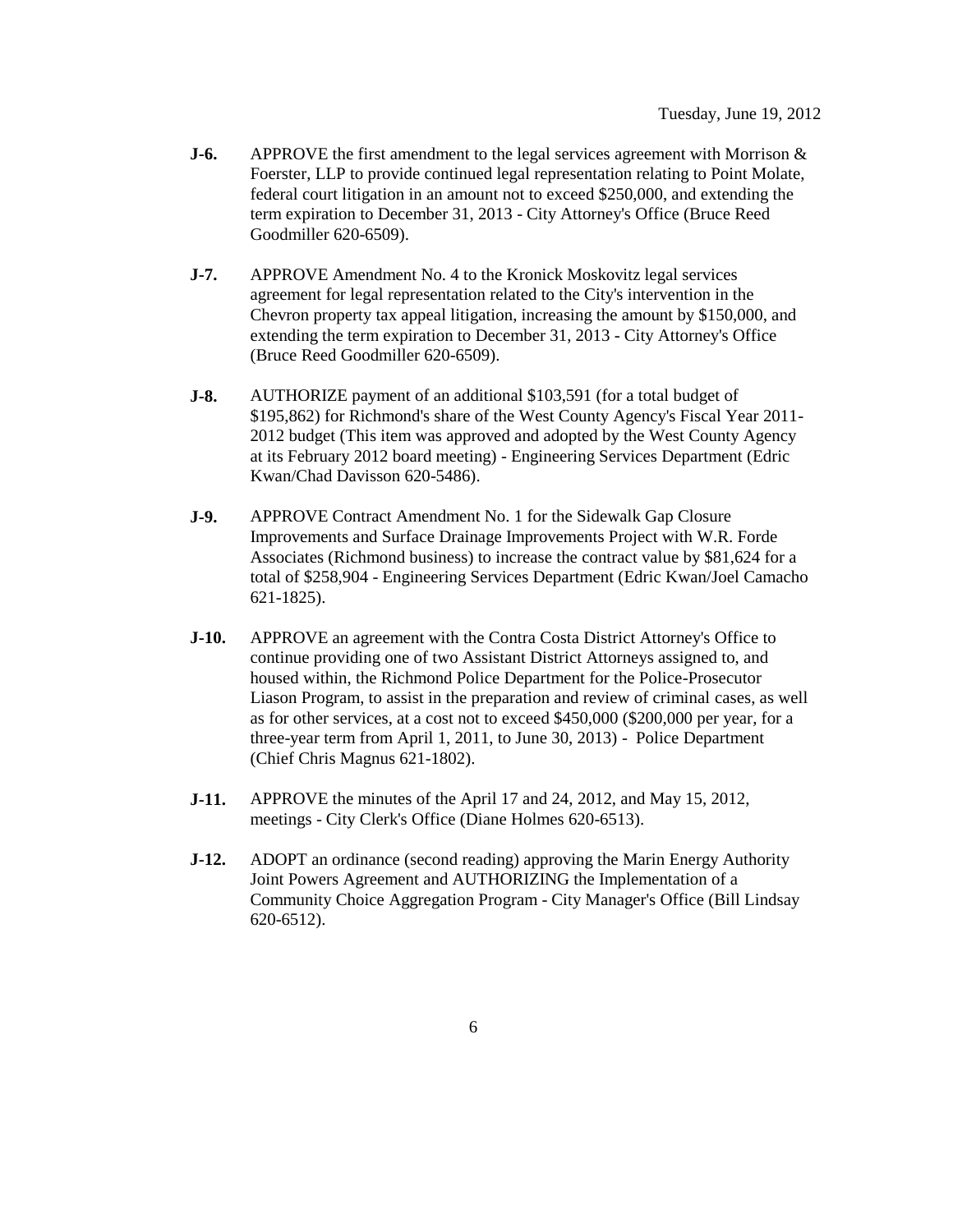- **J-13.** APPROVE a contract with Rogers, Joseph, O'Donnell, P.C. for legal services related to the Regional Water Quality Control Board order pertaining to Port Terminal 4, in an amount not to exceed \$150,000 (This item was reviewed and recommended for approval by the Finance Committee at its June 1, 2012, meeting) - Port Department (Jim Matzorkis 215-4600).
- **J-14.** APPROVE a contract with AT&T for 100mbps internet service for a period of five years, for a total amount not to exceed \$170,000 (This item was reviewed and recommended for approval by the Finance Committee at its June 1, 2012, meeting) - Information Technology Department n(Sue Hartman 620-6874).
- **J-15.** APPROVE a legal services agreement with Trisha A. Aljoe to provide continued legal services with respect to the Police Department in connection with code enforcement activities, drug house abatement matters, and general legal matters, in the amount of \$175,000 and with a term from July 1, 2012, through June 30, 2013 (This item was reviewed and recommended for approval by the Finance Committee at its June 1, 2012, meeting) - City Attorney's Office (Bruce Reed Goodmiller 620-6509).
- **J-16.** APPROVE a contract with McNabb Construction, Inc. for the Hilltop Directional Signs Project in an amount not to exceed \$565,264 which includes a three percent cost contingency. The contract term will be June 2, 2012, to December 31, 2012, and ADOPT a resolution authorizing the execution and delivery of an Equipment-Lease-Purchase Agreement and an Escrow Agreement with respect to the acquisition, purchase, financing or refinancing of the project (This contract was reviewed and recommended for approval by the Finance Committee at its June 1, 2012, meeting. The related capital lease was reviewed and recommended for approval by the Finance Committee at its May 4, 2012, meeting) - Public Works Department (Yader A. Bermudez 231-3008).
- **J-17.** APPOINT Councilmember Tom Butt to be the Richmond representative to the Marin Energy Authority Board and authorize Councilmember Butt to advocate for raising the issue of subsidizing Power Charge Indifference Adjustment (PCIA) charges to render no economic harm to Richmond's low-income/CARE customers at his first meeting of the Board, proposing that this subsidy come from the additional revenue brought into Marin Clean Energy by Richmond - Mayor McLaughlin (620-6503).
- **J-18.** APPROVE a contract for \$27,870 to EarthTeam Environmental Network for a Neighborhood Public Art Program Grant, as allocated in the Fiscal Year 2011-12 Budget - Library and Cultural Services (Katy Curl 620-6554).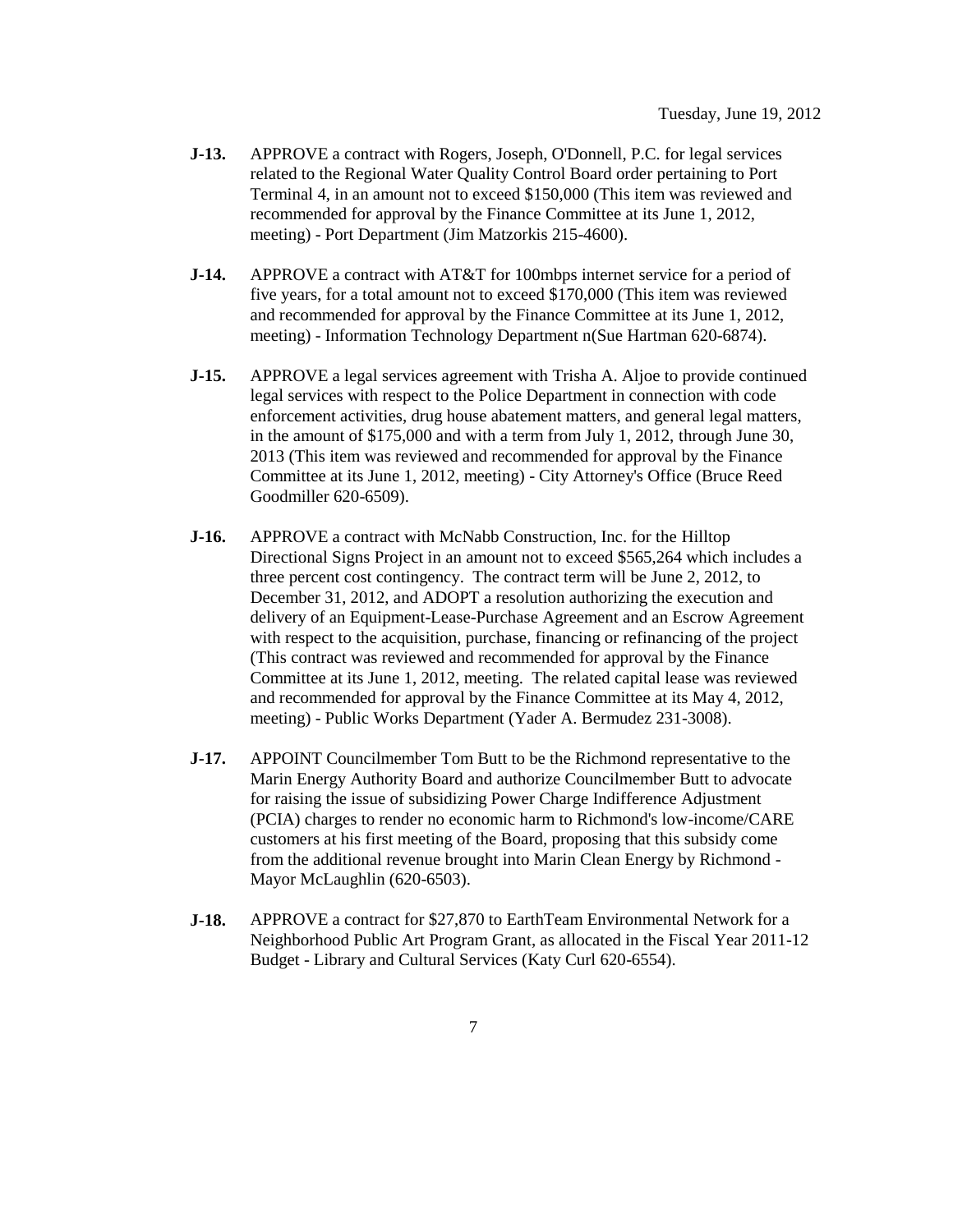Tuesday, June 19, 2012

- **J-19.** APPROVE the following appointments: Housing Advisory Commission: Dameion Demond King, term expiring June 19, 2014; John Hollender, term expiring June 19, 2014; Library Commission: Chloe Mosqueda, term expiring July 1, 2015; Workforce Investment Board: Joe Serrano - Mayor McLaughlin  $(620-6503)$ .
- **J-20.** ADOPT an ordinance (second reading) amending Richmond Municipal Code Section 2.42.075 to clarify the disclosure requirements for campaign mass mailings - City Attorney's Office (Bruce Reed Goodmiller 620-6509).
- **J-21.** APPROVE a contract with Allied Defense Recycling LLC to remove and dispose two tugs abandoned at the Point Potrero Marine Terminal in an amount not to exceed \$320,000 - Port Department (Jim Matzorkis 215-4600).
- **J-22.** APPROVE a first amendment to the existing agreement with Cox, Wootton, Griffin, Hansen & Poulos, LLP for legal services regarding maritime liens, remedies, environmental risk, and port operations for a total contract amount not to exceed \$45,000 - Port Department (Jim Matzorkis 215-4600).
- **J-23.** ADOPT a resolution authorizing the city manager to: (1) execute a construction contract with Amland Corporation in the amount of \$478,718 with a Cityadministered contingency and reserve not to exceed \$68,000 for the Light Emitting Diode (LED) Street Light Replacement Project (Cutting Boulevard, Richmond Parkway, Castro Street, 23rd Street, and San Pablo Avenue); and (2) authorize the city manager to execute all contracts, change orders, and agreements necessary to expend the remaining California Energy Commission loan interest loan funds in accordance with the loan agreement (This item was reviewed and recommended for approval by the Finance Committee at its June 1, 2012, meeting) - City Manger's Office and Engineering Services Department (Bill Lindsay 620-6512/Edric Kwan 621-1825).

### **K. PUBLIC HEARINGS**

**K-1.** CONSIDER awarding a medical marijuana collective permit to Granddaddy Purp Collective dba GDP Collective to operate a medical marijuana collective at 2924 Hilltop Mall Road in substantial compliance with the application submitted on or about May 2, 2011 *(The public hearing was closed on June 5, 2012)* - Councilmember Bates (620-6743).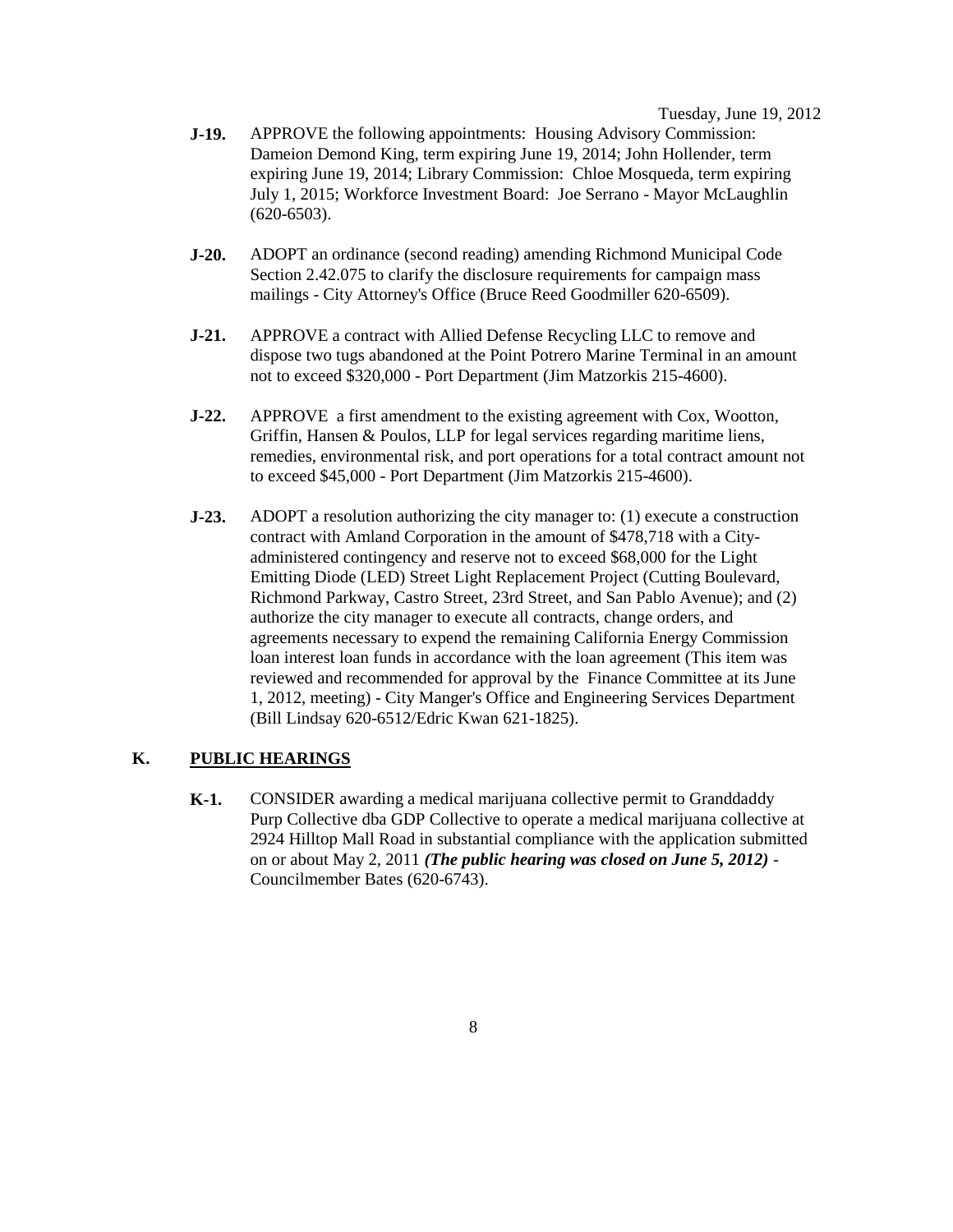# **L. RESOLUTIONS**

**L-1.** ADOPT a resolution urging the Contra Costa County Board of Supervisors to use the term "Guardian" in lieu of "Owner" in Division 416 entitled "Animals" of the County Code in order to more accurately describe the relationship between a person and an animal - Councilmember Ritterman (620-6636).

#### **M. ORDINANCES**

**M-1.** INTRODUCE an ordinance (first reading) amending Richmond Municipal Code Chapter 9.24 entitled "Animals" such that the term "guardian" is used in lieu of "owner" to more accurately describe the relationship between a person and an animal - Councilmember Ritterman (620-6636).

# **N. COUNCIL AS A WHOLE**

- **N-1.** DIRECT staff to prepare an amendment for City Council consideration of Richmond Municipal Code Chapter 2.38 regarding acceptance and disclosure of certain contributions of more than \$250 to incorporate the requirements of California Government Code Section 84308 - Councilmember Butt (236-7435). *This item was continued from the May 1, 15, and 22, 2012, and June 5, 2012, meetings*.
- **N-2.** DISCUSS and consider amendments to the Code of Conduct for the City Council - Councilmember Bates (620-6743). *This item was continued from the May 15, and 22, 2012, and June 5, 2012, meetings.*
- **N-3.** CONSIDER instructing staff to apply to NRG for free electric vehicle charging stations - Vice Mayor Rogers (867-5725). *This item was continued from the May 22, 2012, and June 5, 2012, meetings.*
- **N-4.** RECEIVE a report on the Fiscal Year 2012-13 Budget checklist items identified by the City Council at its June 12, 2012, meeting, and PROVIDE direction to staff - Finance Department (James Goins 620-6740).
- **N-5.** DIRECT staff to revise Ordinance No. 3-09 to set limits on campaign contribution receipts to be eligible for matching funds - Mayor McLaughlin (620-6503).
- **N-6.** DISCUSS and CONSIDER contributing \$7,000 toward the North Richmond Blues Festival - Councilmember Boozé (620-6593).